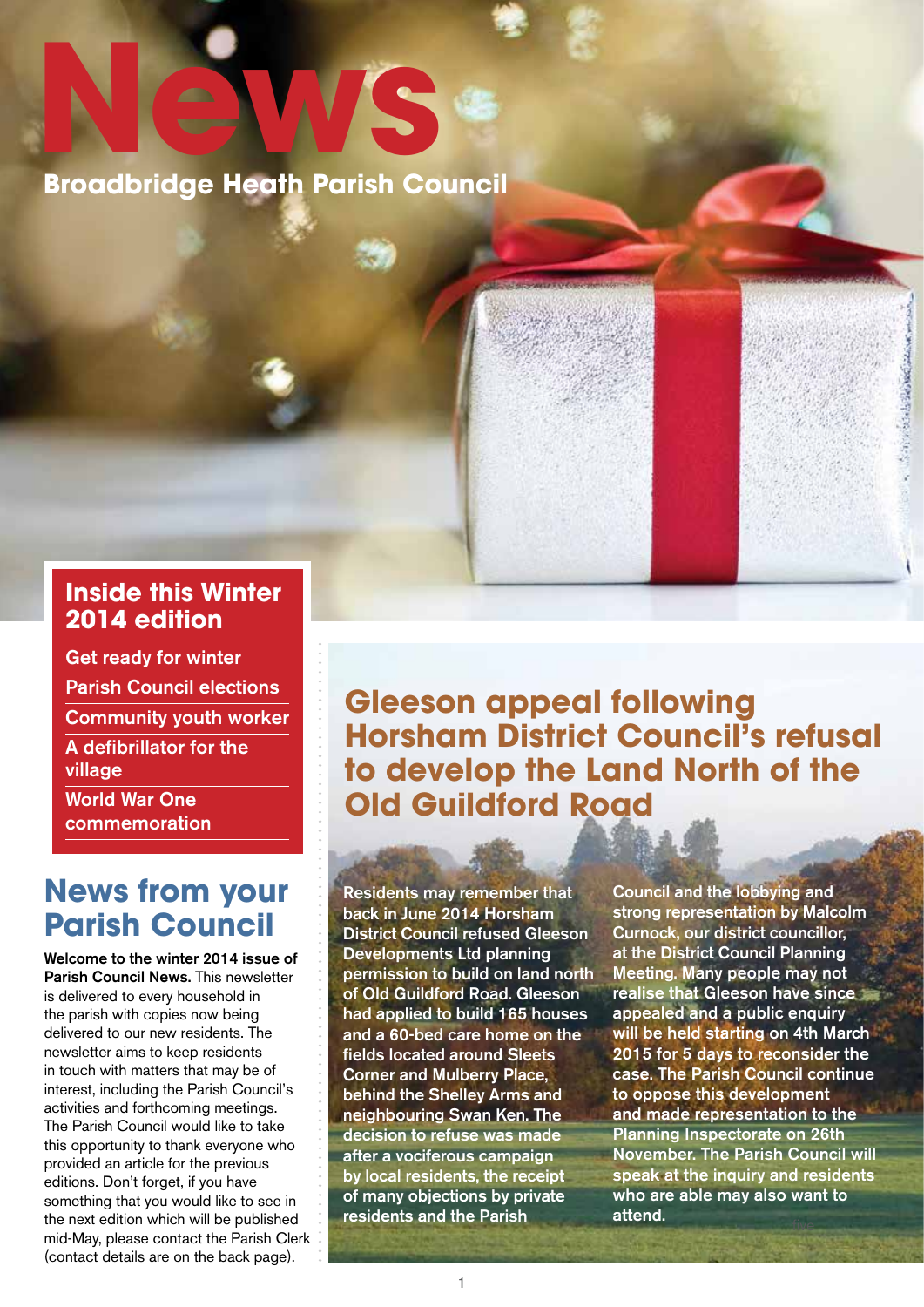# **Cricket and Stoolball Club's now only get wet outside**

New housing developments in the village may not necessarily be welcomed by all but they do bring with them community facilities grants through the Section 106 legal process.

As a result of the Heath Barn development, the Cricket Club and Stoolball Club, with support from the Parish Council, put in a bid to Horsham District Council for S106 monies. The application was successful and resulted in a substantial payment which has been used to improve the pavilion facilities. The first stage of the improvement programme involved the retiling of the roof – which had been hit many times by big shots. It has made a great difference both inside and out. The clubs are now planning the next phase of the programme which should be ready for next summer.

Anyone wishing to know more about cricket should contact Tim Wells timbo66@btinternet.com and about the thriving Stoolball Club contact Sally Booker: sallybooker1 @btinternet.com

# **Gala Association Fireworks**

Bright, sparkling, colourful lights once again lit up the sky in Broadbridge Heath when the annual firework display took place behind the Village Centre on the evening of Saturday 1st November. A large crowd, many of whom had taken part in the popular torch light procession as it meandered through the village, enjoyed the dazzling display put on by Aurora Fireworks. Sadly, due to lack of volunteers and increased health and safety restrictions we were unable to have a bonfire this year but we hope that the display, which was even more impressive than in previous years, helped to make up for this.

This event is only made possible by the hard work and commitment of the committee, their friends and family and volunteers from various local organisations. I would like to extend grateful thanks to everyone involved. Viv Edwards, Chairman

Gala Association, viv@rh12.co.uk 01403 240414

#### •••••••••••••• STOP PRESS!! ••••••••••

BBH Gala Association is considering holding a Summer Fun/Community Day in June 2015. If you or your organisation would like to be involved please contact Viv Edwards (viv@rh12. co.uk) or Anne Ryan (07739 174323).



# **Dirt Jumps, Byfleets Lane**

As we say goodbye to the unseasonally warm autumn weather we also say a temporary farewell to our village dirt jumps as we close them to riders due to the muddy and therefore unsafe conditions. The jumps will continue to be maintained by local volunteers over the winter and will be regularly visited by John, our new Environment Officer, who will be keeping the area clear of litter and footpaths free from debris. At the present time we foresee the jumps reopening around March/April time, weather permitting.

Over the summer we continued to see great commitment and passion demonstrated by those who worked on the jumps to ensure that they were kept in prime condition. Unfortunately the good summer weather also brought with it a small but unwelcome group of visitors who established a small camp. The Parish Council were quick to actively ensure the removal of all camp related items, and in conjunction with the local police, made sure that the dirt jumps were returned to their intended purpose.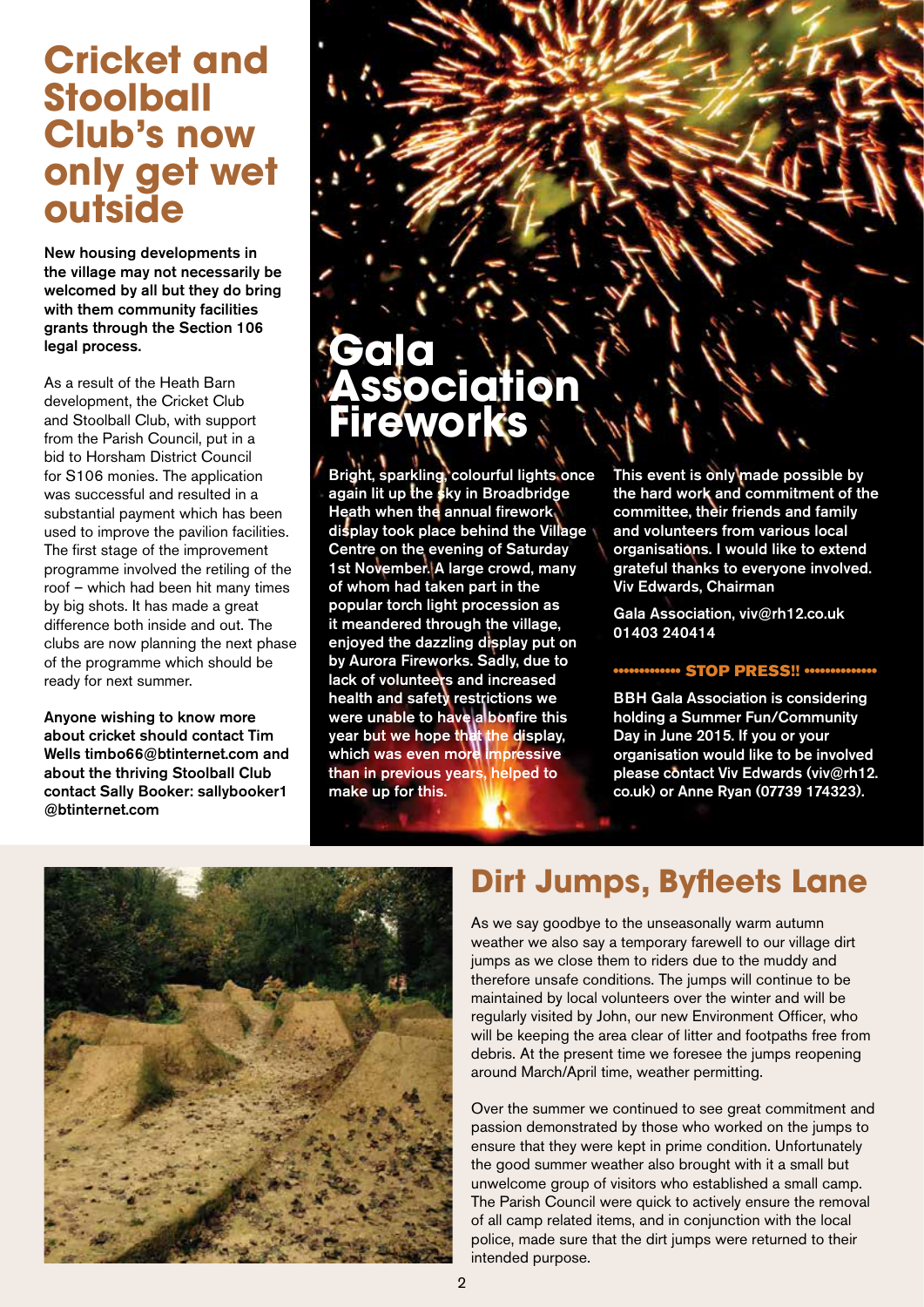# **Getting ready for winter but let us hope we don't get snow!**

Broadbridge Heath Parish Council has an advisory team who work alongside Horsham District and West Sussex County Councils on an Emergency Plan for the Village. Part of this plan includes provision for 'severe weather' and was agreed with WSCC in the autumn.

There are four salt/grit bins in the parish: by the bus shelter opposite Kingsmead, on the corner of Sleets Road and Old Guildford Road, in the open garden space in St. John's Crescent and at the end of Wickhurst Lane opposite the Village Centre. These have now been filled but if they require a refill then please contact the Clerk.

The bins contain a mixture of salt and grit that is intended primarily for use on public footpaths that have not been treated. It is not intended for use on private areas of land. We would encourage residents to help themselves to a bucket or small bag of salt/grit and clear the area outside their properties when pavements are slippery with snow or ice. No one should fear legal action if someone falls and is injured, so long as the clearance does not make the condition of the pathway more dangerous. Guidance on clearing snow can be found on www.direct.gov.uk.

West Sussex County Council has a very good website which provides some very useful winter advice for residents (www.westsussex.gov.uk/getreadyforwinter). You can sign up for severe weather email alerts and find out more about protecting your home, health and wellbeing, travelling in winter conditions and helping your community.

The Parish Council is keen to hear from any vulnerable people in the village who may need support during severe weather. If you, or a neighbour, would welcome a call should the snow descend this winter, just to check that all is well, please provide details to the Clerk (01403 785864).

In the event of flooding, please contact the emergency services as appropriate and West Sussex County Council if drains are blocked and need urgent attention.



# CHAIRMAN'S MESSAGE



Welcome to the winter edition of the Village Newsletter. It seems hard to believe that as you read this Christmas will not be far away. Given the rather unusual weather we have experienced of late (the heating is not even on as I write this at the end of November!) it seems almost to be tempting

fate to mention snow and ice but, should they arrive, I would like to reassure you that our Winter Plan is in place, our grit bins are stocked and we have advised the relevant authorities of the key areas within the Village (roads and pavements) that will need gritting.

The Parish Council (PC) continues to work hard on behalf of the Village with the new development still taking up much of our time as we discuss with Horsham District Council (HDC) and various organisations, plans and future management of the new neighbourhood centre, recreation areas, open spaces and allotments that are being provided.

We have also had input into the emerging plans for the Quadrant and new Leisure Centre, and have made it clear that we are strongly opposed to any further large scale

# Parish Council information

#### Hedges and overhanging vegetation

Next time you step outside onto the footpath bordering your home take the opportunity to see if your hedge overhangs a footpath or road? Look upwards too; are there low level overhanging branches which could cause head injury? You run the risk of formal notice from the County Council if you fail to keep overhanging vegetation under control, and could even face legal action from an injured member of the public. If branches or hedges are overhanging please make arrangements to have them cut.

## Grounds maintenance

Your Parish Council looks after the grounds, trees and play areas behind the Village Centre, The Common, Singleton Road and Charrington Way and pieces of land such as the area around the War Memorial and the triangle at the junction of Old Guildford and Billingshurst Roads. We changed our grounds maintenance contractors in August and I am sure you will all agree that the village is looking much smarter now.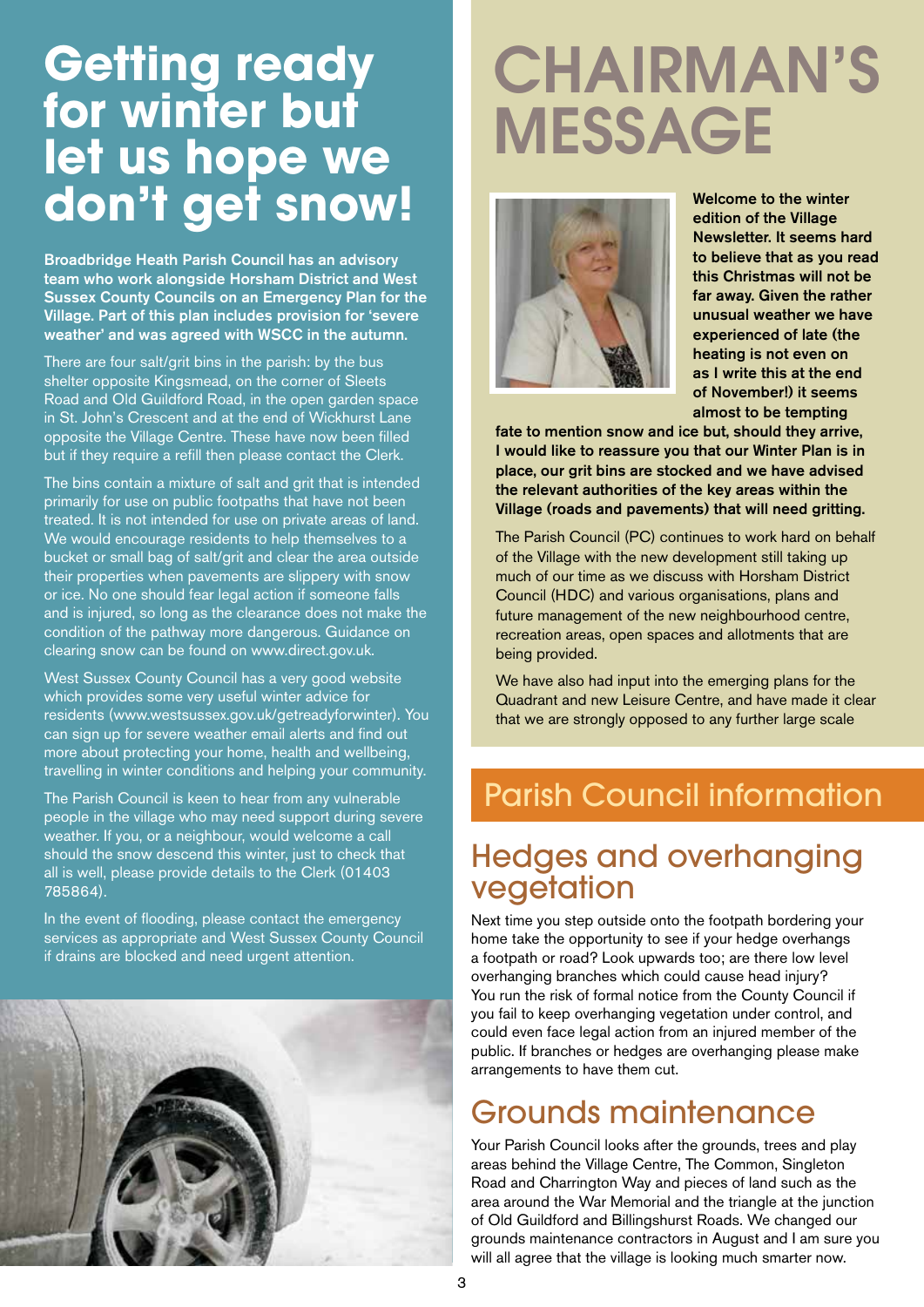residential development not only on that site, but in any part of the Village. Basically Broadbridge Heath has had more than its fair share of new houses and enough is enough!

Thanks to the objections put forward by the PC, our District Councillor Malcolm Curnock and numerous local residents the plan for development north of Old Guildford Road was rejected by HDC this year. However, this decision has been appealed by the applicant and will be the subject of a public inquiry in March 2015. The PC will continue to object to the plan.

We were sorry to receive recently resignations from two of our councillors, Simon Collins and Ian Johnston, due to pressure of other commitments. They will both be missed and I would like to thank them for their hard work on behalf of the PC and the village. It was actually lan's inspired idea to name the roads on the new development after the local people listed on the War Memorial who had died in battle.

Many of you will, I hope, have noticed that the area around the War Memorial has been tidied up and re-landscaped in order to mark the centenary of the start of World War One. We are very grateful to the Hardings, a local family, who kindly donated a very impressive wooden seat to replace the one that was there. Thanks also to David Wilson Homes, Countryside Properties and Bovis Homes for their help and donations towards this.

We are also hoping to smarten up other areas of the Village and one of our initial ideas is to install hanging flower baskets, on lamp posts alongside the Billingshurst Road between the shop and St John's Church. We would welcome your views on this and would also like some suggestions as to other ways we can make the village more attractive.

The four year term for all current councillors will end at midnight on 6th May 2015 and a new council will be elected

on 7th May. If you would like to know more about becoming a councillor and what is actually involved please see the article on page four. It is hard work, but very rewarding to know that you are influencing the future of your community. We are actually four councillors short at the moment so if you would like to become a co-opted councillor for the remaining months of this term of office, please do contact the clerk or come along to one of our meetings – dates and details are on the website and on the notice boards by the shop, in the Village Centre and coming shortly on the Wickhurst Green development.

I could not finish without thanking two stalwarts of our Village, Jim Cate (Litter Warden) and Hugh Bayne (Handyman), who retired earlier this year. I would like to extend thanks to both of them for their valuable work in the village over the years and wish them a long, happy and healthy retirement.

Replacing Jim and Hugh was always going to be hard so we decided to combine the two roles and create a new post. I am pleased to say that John Pilkington has now joined the team as our new Environment Officer and is fast becoming known as he goes around the village. Do say "hello" if you see him.

I would also like to mention our new Assistant Clerk, Caroline Goold, who has recently joined us and will ultimately be responsible for planning and recreation issues. Caroline is already proving to be a great asset, even spending one Saturday morning (with John and some of the councillors) up to her knees in mud inspecting some of the recreation areas!

It just remains for me to wish you all, on behalf of the Parish Council, a Happy Christmas and very best wishes for the New Year.

*Viv Edwards Chairman*

### Parish Council Elections May 2015

People often feel very strongly about what's going on around them but are not sure how to influence matters. You can make a difference by becoming a parish councillor. Broadbridge Heath Parish Council has 13 seats but currently only nine are filled. Parish councillors are elected by the public every four years and the next elections are scheduled to take place on Thursday 7th May 2015. However, voting is not required if the number of candidates standing is less than the number of vacant seats, so in Broadbridge Heath a formal election has not been required since the Parish Council was first established in 1987.

If you would like to find out more about becoming a parish councillor, please come along to one of our council meetings or take a look at the brochures on our website (www.broadbridgeheath-pc.gov.uk). The Clerk would be very happy to answer any questions that you may have.

# Small grants

Don't forget that the Parish Council has a small fund for helping local organisations. Details of our grant policy and an application form can be found at www.broadbridgeheath-pc.gov.uk

# Annual accounts

The PC's annual accounts have been signed off by PFK Littlejohn, our external auditors and can be viewed at www.broadbridgeheath-pc.gov.uk under Annual Accounts.

# Precept requirements 2015-16

The precept, the amount of Council Tax requested by the Parish Council (PC), will be agreed at the PC meeting on 5th January 2015 and is due to be submitted to Horsham District Council at the end of January. As always, the PC is keen to ensure that its priorities and initiatives reflect the wishes of the electorate. If you have any ideas or suggestions on how we spend the annual precept we would be most pleased to hear from you.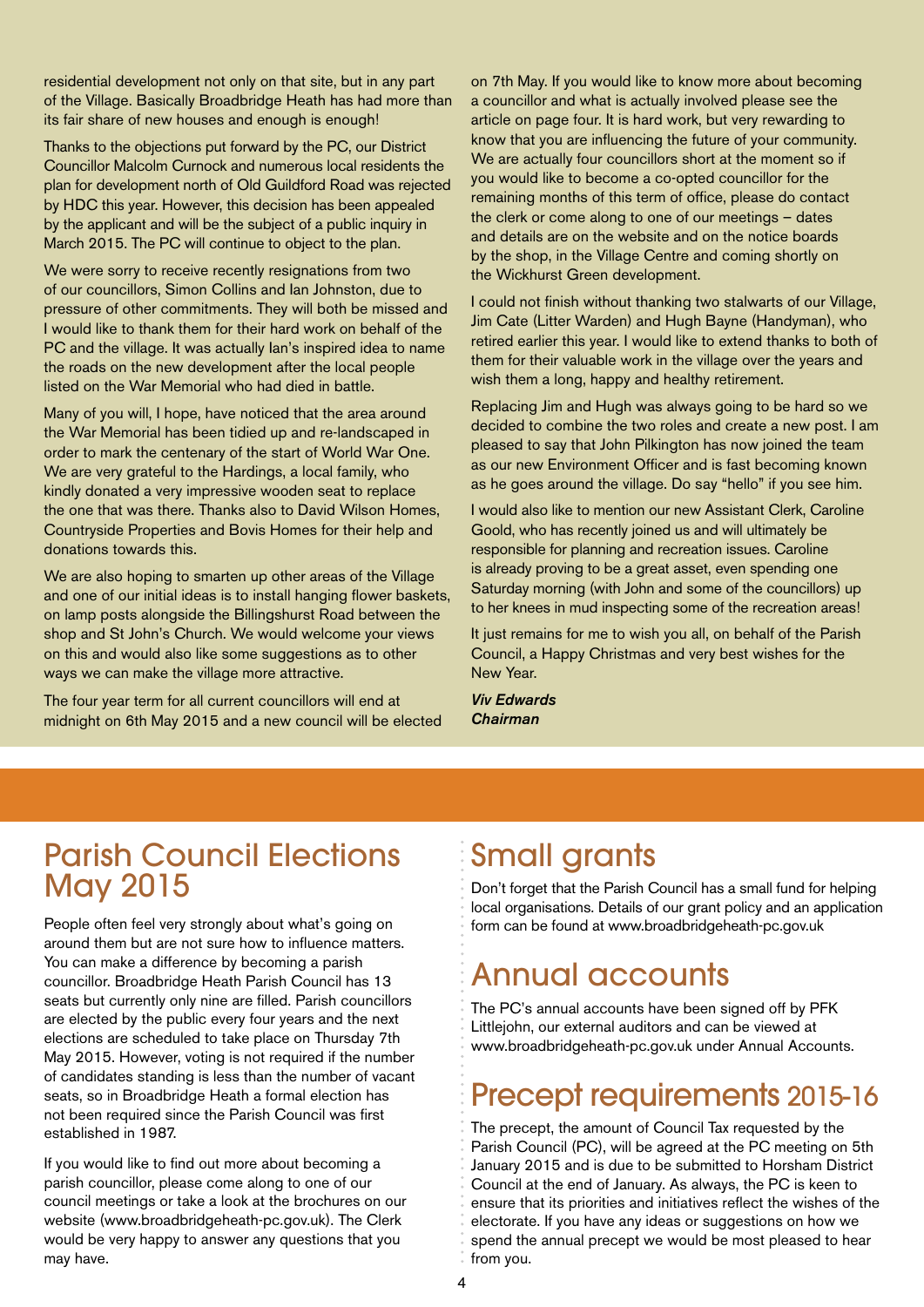

# **CHRISTMAS AND NEW YEAR AT THE VILLAGE CENTRE**

Thursday 18th December: Christmas Quiz 8.30 p.m

Saturday 20th December: Disco & Christmas Draw

#### Sunday 21st December:

Childrens Christmas Party – 2 to 4 p.m and Christmas Meat Draw at 5.00 p.m

Xmas Eve: Family Disco

*Committee and staff wish all members a Merry Christmas and a Happy New Year.*

# **Community Youth Worker**



Over the last year we have seen Toasties Youth Club, which is held in the Scout Hall, grow with attendance most weeks being at capacity. Toasties has been running for almost a year and is a place where young people from Broadbridge Heath and Warnham can go to relax and enjoy a stress free environment with their friends.

With games and craft activities running every week alongside table tennis and pool, the young people have a plethora of things to do as well and just being able to sit and chat with friends. We also took a group away for two days in October, our first overnight residential event. The young people enjoyed games and challenges as well as a warming campfire. A great time was had by all and most importantly, stronger friendships were formed, as well as new ones.

HYPER Youth Council has also been growing over the last year too. The council is now involved with the Police Crime Commission which looks at local crime rates and how changes in neighbourhood policing affect young people. The Council is also working with the 5 Communities Project which looks at the shaping of the NHS, hosting and running the Free Your Mind conventions, looking at mental health issues and the provisions that are available for young people. All of these activities mean that young people are having more of a say in their communities.

We are still in need of volunteers to support this work. If you would be interested in bridging this generation gap and helping support the young people of today please do get in contact. For more information on what's happening in your area get in touch. Dan Fairchild, Community Youth Worker, dan.fairchild@horsham-matters.org.uk, mobile 07702 492841.

# A message from your Clerk Mary Burroughs **Would you like to see a life saving defibrillator in the village?**

On the 24th November 2013, my husband Tony and I were playing table tennis with friends at the Broadbridge Heath Leisure Centre when he was taken ill. What he thought was indigestion led to a crushing pain in his chest and a cardiac arrest followed. We were



very grateful to South East Coast Ambulance Service (SECAmb) that day who used a defibrillator to bring Tony back to life not once but twice.

Having very nearly lost my husband, I wanted to find out more about defibrillators and how well Broadbridge Heath is served by this life saving device. I have established that there is only one defibrillator in the village, at the Leisure Centre, but we all know that this facility is not open all the time. I would like to see at least one, if not two defibrillators in the village that can be accessed anytime day or night. This would mean purchasing a defibrillator and a box that can be heated to store it in. SECamb and the Parish Council will help with some of the cost and training will be provided for those who would like to know how to use one.

If the equipment saves the life of just one person: a loved one, a friend, an employee or someone you do not even know who collapses in the street, then every penny will be well spent.

Businesses and residents, would you like to help contribute towards the cost? If so please contact Mary, Tony's wife and your Clerk, on 01403 785864 or email clerk@ broadbridgeheath-pc.gov.uk. Your contribution, however small, would be most welcome.